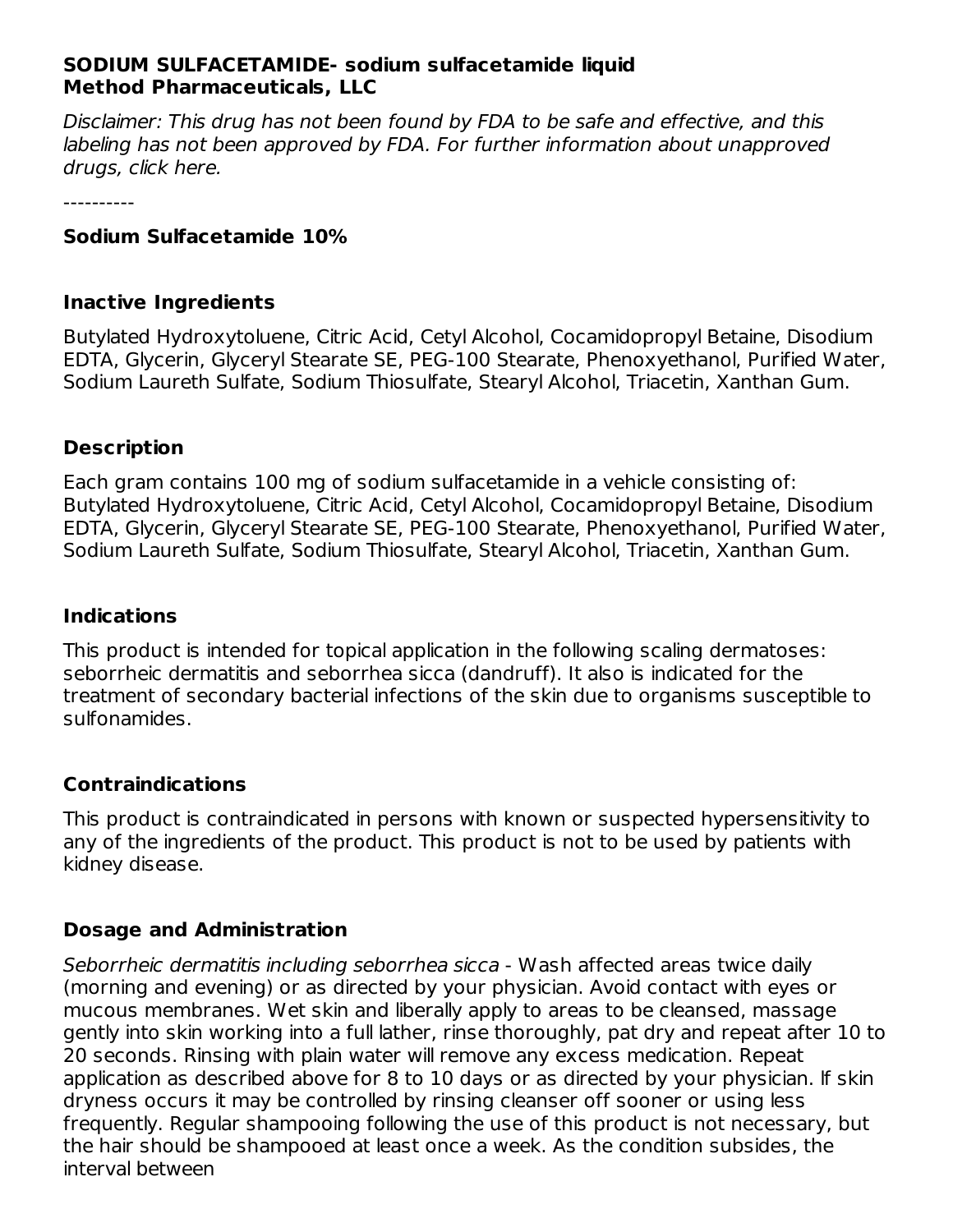applications may be lengthened. Applications once or twice weekly or every other week may prevent recurrence. Should the condition recur after stopping therapy, the application of this product should be reinitiated as at the beginning of treatment.

Secondary cutaneous bacterial infections - Wash affected areas twice daily (morning and evening) or as directed by your physician. Avoid contact with eyes or mucous membranes. Wet skin and liberally apply to areas to be cleansed, massage gently into skin for 10 to 20 seconds working into a full lather, rinse thoroughly and pat dry. Rinsing with plain water will remove any excess medication. Repeat application as described above for 8 to 10 days or as directed by your physician. If skin dryness occurs it may be controlled by rinsing cleanser off sooner or using less frequently. See package insert for full prescribing information.

## **Warnings**

WARNING: FOR EXTERNAL USE ONLY. NOT FOR OPHTHALMIC USE. KEEP OUT OF REACH OF CHILDREN.

Avoid contact with eyes, lips and mucous membranes.

See label booklet for Full prescribing information.

#### **Storage**

Store at 20°C to 25°C (68°F to 77°F), excursions permitted between 15°C and 30°C (between 59°F and 86°F). Protect from freezing and excessive heat. Keep bottle tightly closed.

This bottle is not filled to the top but does contain 6 fl oz of product as identified on the front panel of the bottle.

To report a serious adverse event or obtain product information, call (877) 250-3427.

### **Package**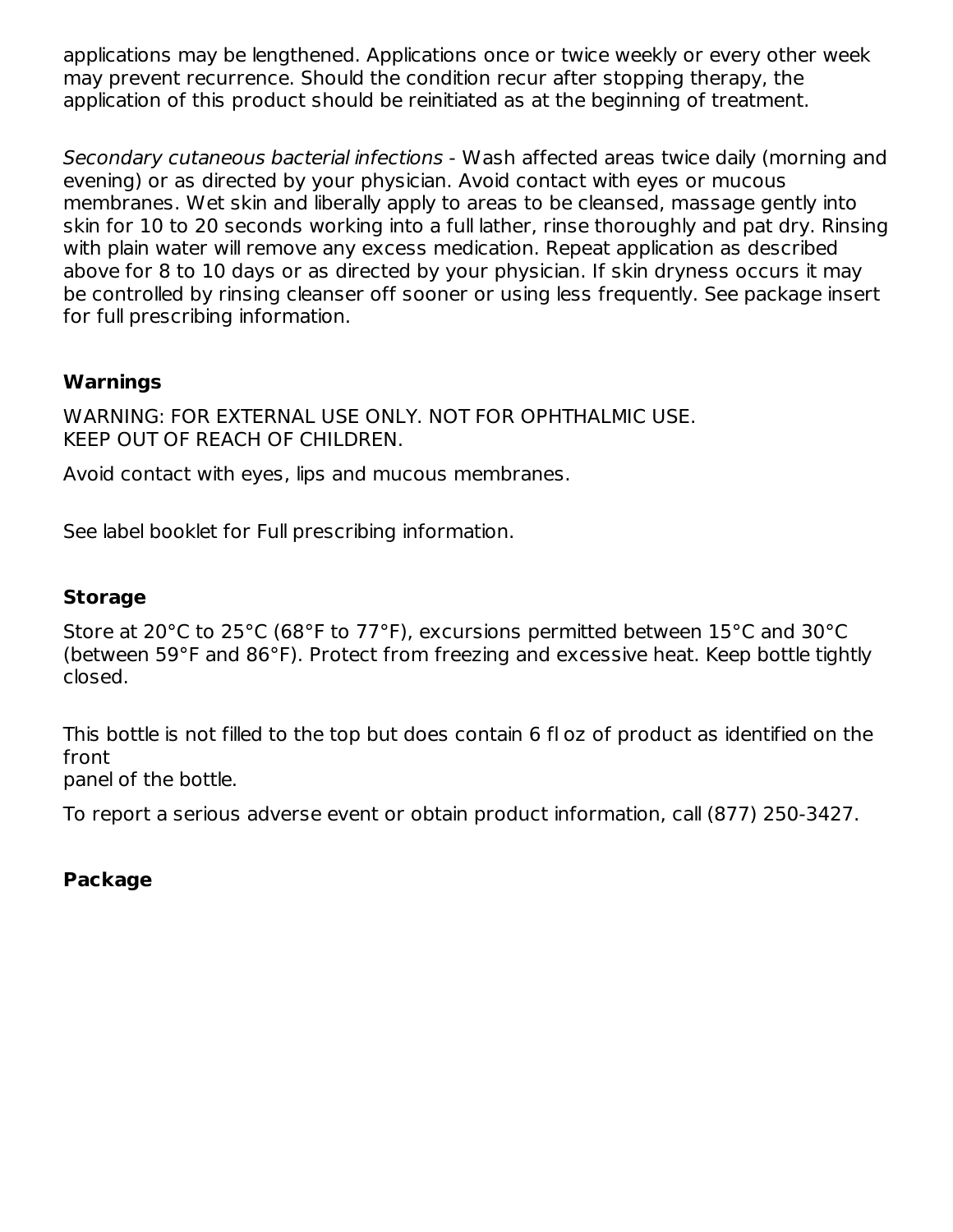

Manufactured in the U.S.A. for Method Pharmaceuticals, LLC Southlake, Texas 76092 Rev 09/21

#### **Package 12oz**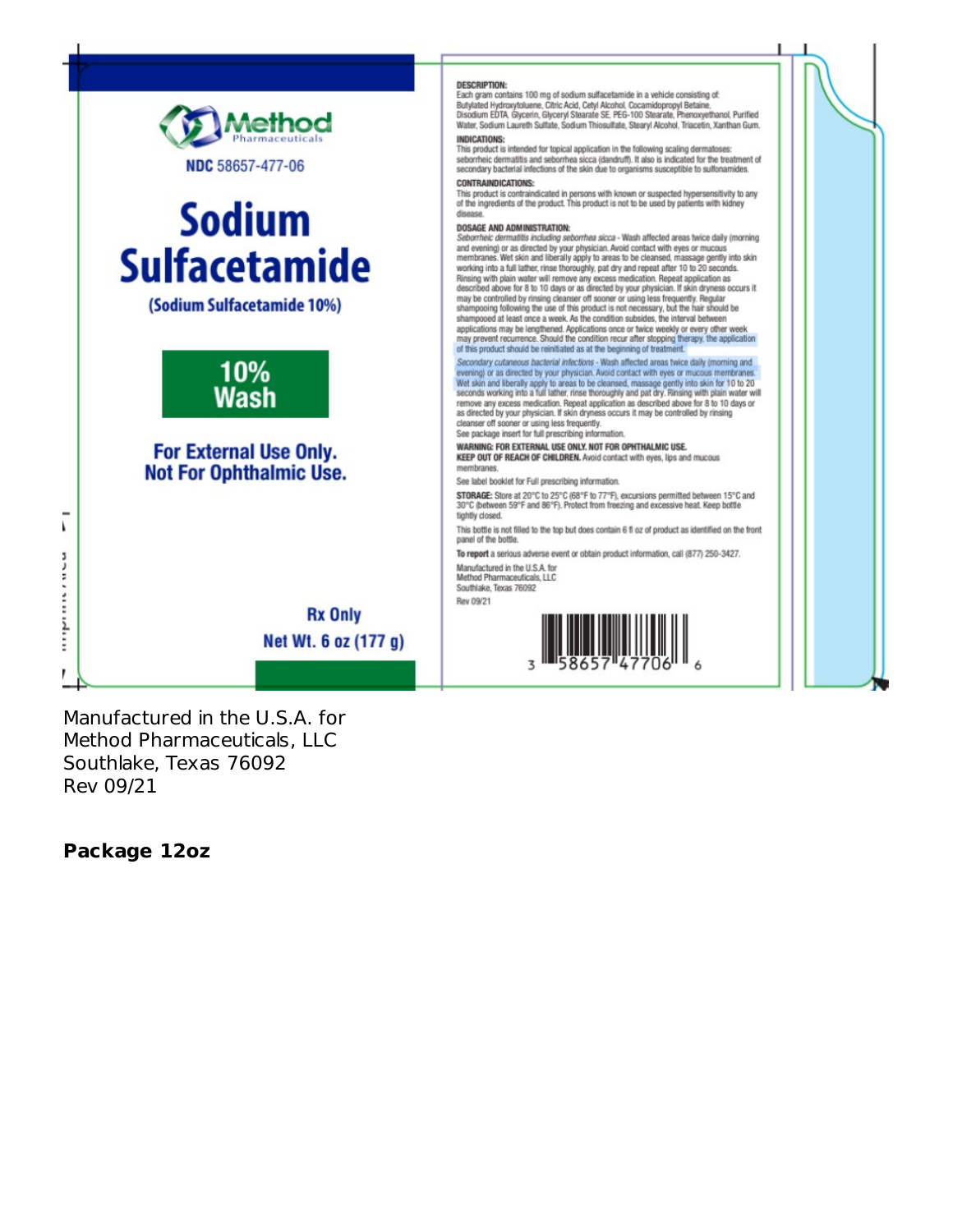

# **Sodium Sulfacetamide**

(Sodium Sulfacetamide 10%)



## For External Use Only. **Not For Ophthalmic Use.**

**Rx Only** Net Wt. 12 oz. (355 g) **DESCRIPTION:** 

Each gram contains 100 mg of sodium suffacetamide in a vehicle consisting of: Butylated Hydroxytoluene, Citric Acid, Cetyl Alcohol, Cocamidopropyl Betaine, Disodium EDTA, Glycerin, Glyceryl Stearate SE, PEG-100 Stearate, Phenoxyethanol, Purified<br>Water, Sodium Laureth Sulfate, Sodium Thiosulfate, Stearyl Alcohol, Triacetin, Xanthan Gum.

#### **INDICATIONS:**

This product is intended for topical application in the following scaling. dematises: seborrheic dermatitis and seborrhea sicca (dandruff). It also is indicated for the treatment of secondary bacterial infections of the skin due to organisms susceptible to sulfonamides.

#### **CONTRAINDICATIONS:**

This product is contraindicated in persons with known or suspected<br>hypersensitivity to any of the ingredients of the product. This product is<br>not to be used by patients with kidney disease.

#### DOSAGE AND ADMINISTRATION:

Seborrheic dermatitis including seborrhea sicca - Wash affected areas Sectionnelse.community and overning) or as directed by your physician. Avoid<br>to this disk (morning and overning) or as directed by your physician. Avoid<br>contact with eyes or mucous membranes. Wet skin and liberally apply t plain water will remove any excess medication. Repeat application as<br>described above for 8 to 10 days or as directed by your physician. If skin dryness occurs it may be controlled by rinsing cleanser off sooner or<br>using less frequently. Regular shampooing following the use of this product is not necessary, but the hair should be shampooed at least once<br>a week. As the condition subsides, the interval between applications may be lengthened. Applications once or twice weekly or every other week<br>may prevent recurrence. Should the condition recur after stopping therapy, the application of this product should be reinitiated as at the beginning of treatment.

Secondary cutaneous bacterial infections - Wash affected areas twice daily (morning and evening) or as directed by your physician. Avoid<br>contact with cycs or mucous membranes. Wet skin and liberally apply to connact wear sympatom and a greatly into skin for 10 to 20 seconds<br>areas to be deansed, massage gently into skin for 10 to 20 seconds<br>working into a full tittler, rinse thoroughly and pat dry. Rinsing with plain<br>water will dryness occurs it may be controlled by rinsing cleanser off sooner or using less frequently.

See package insert for full prescribing information.

WARNING: FOR EXTERNAL USE ONLY. NOT FOR OPHTHALMIC USE.<br>KEEP OUT OF REACH OF CHILDREN. Avoid contact with eyes, lips and mucous memi

See label booklet for Full prescribing information.

STORAGE: Store at 20°C to 25°C (68°F to 77°F), excursions permitted<br>between 15°C and 30°C (between 59°F and 86°F). Protect from freezing<br>and excessive heat. Keep bottle tightly closed.

To report a serious adverse event or obtain product information, call (877) 250-3427.

Manufactured in the U.S.A. for Method Pharmaceuticals, LLC Southlake, Texas 76092 Rev 09/21



Package 16 oz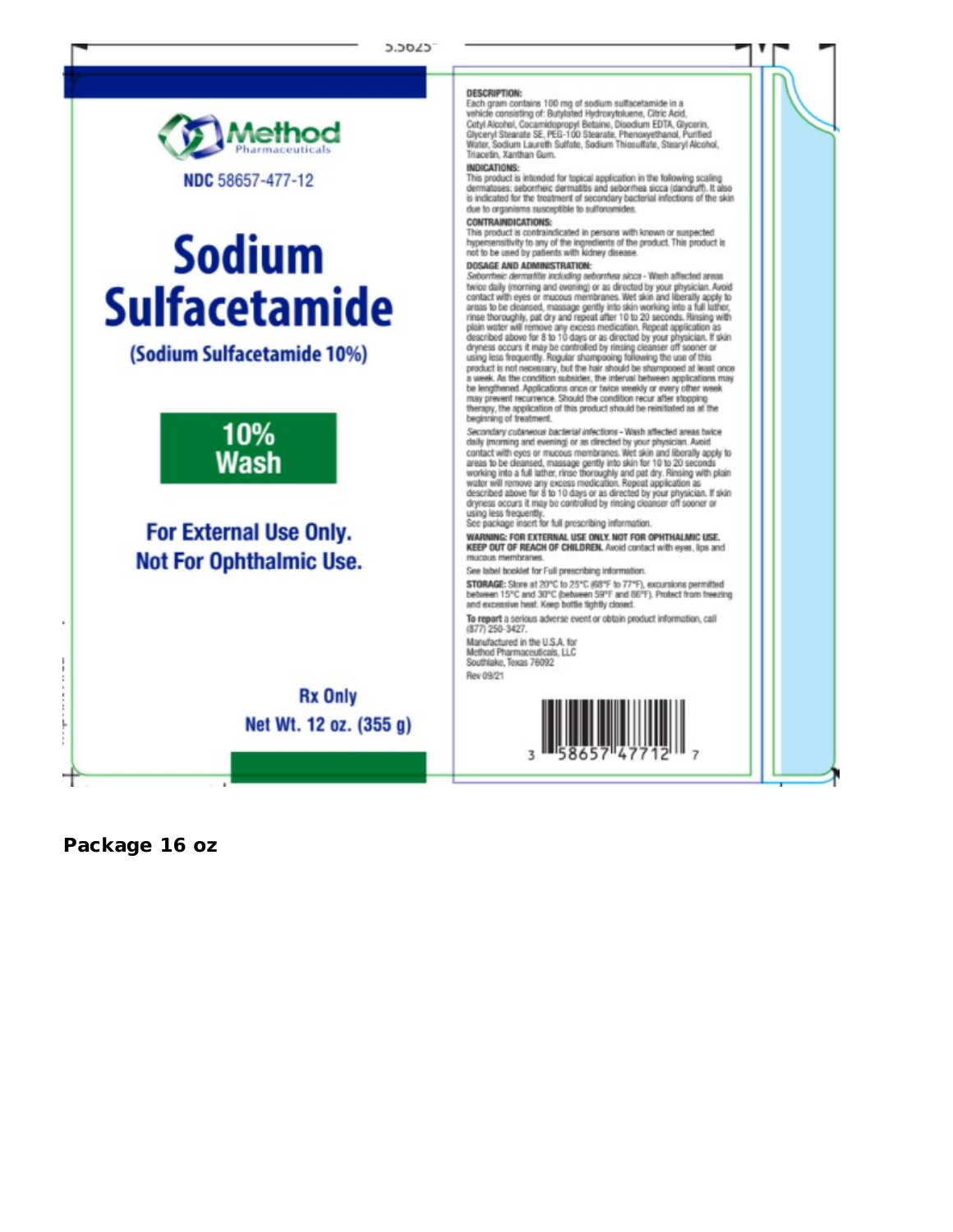

## **SODIUM SULFACETAMIDE**

sodium sulfacetamide liquid

| <b>Product Information</b>                                                          |                         |                           |                                |               |                             |  |  |  |
|-------------------------------------------------------------------------------------|-------------------------|---------------------------|--------------------------------|---------------|-----------------------------|--|--|--|
| <b>Product Type</b>                                                                 | HUMAN PRESCRIPTION DRUG | <b>Item Code (Source)</b> |                                | NDC:58657-477 |                             |  |  |  |
| <b>Route of Administration</b>                                                      | <b>TOPICAL</b>          |                           |                                |               |                             |  |  |  |
|                                                                                     |                         |                           |                                |               |                             |  |  |  |
| <b>Active Ingredient/Active Moiety</b>                                              |                         |                           |                                |               |                             |  |  |  |
| <b>Ingredient Name</b><br><b>Basis of Strength</b>                                  |                         |                           |                                |               | <b>Strength</b>             |  |  |  |
| <b>SULFACETAMIDE SODIUM (UNII: 4NRT660KJQ) (SULFACETAMIDE -</b><br>UNII:4965G3J0F5) |                         |                           | <b>SULFACETAMIDE</b><br>SODIUM |               | $100 \text{ mg}$<br>in $1q$ |  |  |  |
|                                                                                     |                         |                           |                                |               |                             |  |  |  |
| <b>Inactive Ingredients</b>                                                         |                         |                           |                                |               |                             |  |  |  |
|                                                                                     | <b>Ingredient Name</b>  |                           |                                |               | Strength                    |  |  |  |